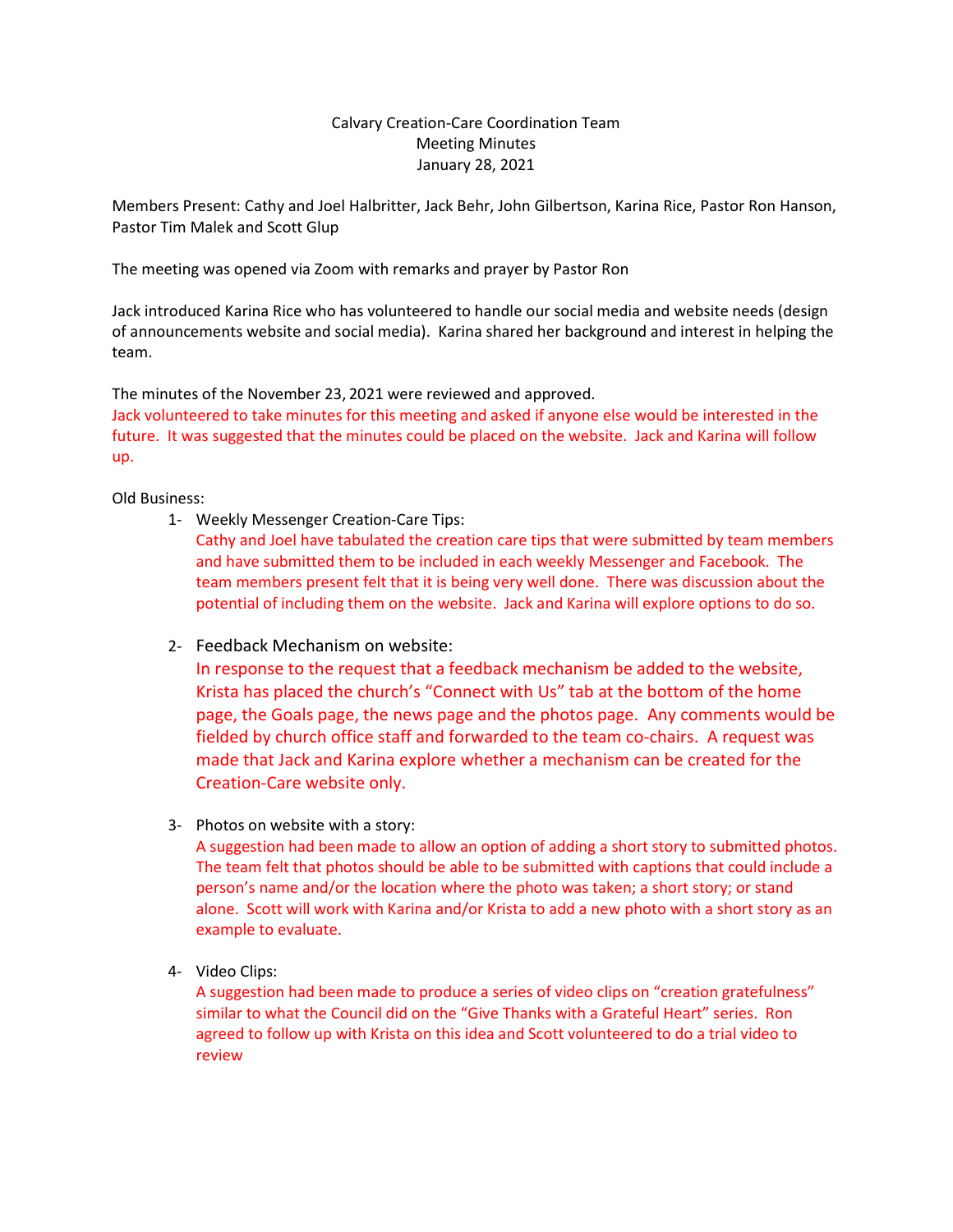5- Outdoor Creation-Care Event:

Originally an outdoor event was envisioned to be a Winter Solstice project, but it was decided to do a "And Heaven and Nature Sing" display at the December 20th Advent drivethru event. The team has received positive feedback from members of the congregation who participated. The team also suggested that more outdoor events should be planned in the future. Suggestions included:

- Working in conjunction with Prairie Woods Environmental Learning Center on an Earth Day event in April
- Exploring the potential of a pollinator rain garden on the property west of the church (the Bethesda property)
- Developing a "God's Work / Our Hands" project in September
- Considering a MNDOT or County "Adopt a Highway" project
- 6- Coordination of Website / Facebook: It was felt that we should coordinate all communications (website / Facebook / Weekly Messenger /other). Karina will help with this objective.
- 7- Youth Involvement:

It is the consensus of this team that we need to get the youth involved in creation care activities. Karina has great experience working with the youth (GLBC / Board of Youth & Family / etc.) and will have some good ideas on this subject. It was felt that in coordination with the Board of Youth & Family Board it would be best to develop active hands-on projects. Examples discussed included:

- Cleaning up a stream
- Cleaning up the ditch (Peach Creek?) leading to the Grass Lake Restoration area
- 8- Events Calendar:

The team reviewed an Events Calendar that included potential activities for the years

- 2021
	- o March:
		- NE ELCA Synod Eco Faith Summit may be done virtually again as they did last year
	- o April:
		- **Earth Day event in collaboration with Prairie Woods**
		- **Ron has ordered an Interfaith Power & Light program entitled** "Sacred Ground" to review
		- **Ron is looking into registering for an "Eco America program. He will** share information with team members.
	- o Summer:
		- $\blacksquare$  Plan outdoor activity(s)
	- o September:
		- **Hopefully we will be able to re-start indoor activities**
		- **•** Display in Narthex
		- **EXECT:** Seasons of Creation worship service by Lutherans Restoring Creation may be done again.